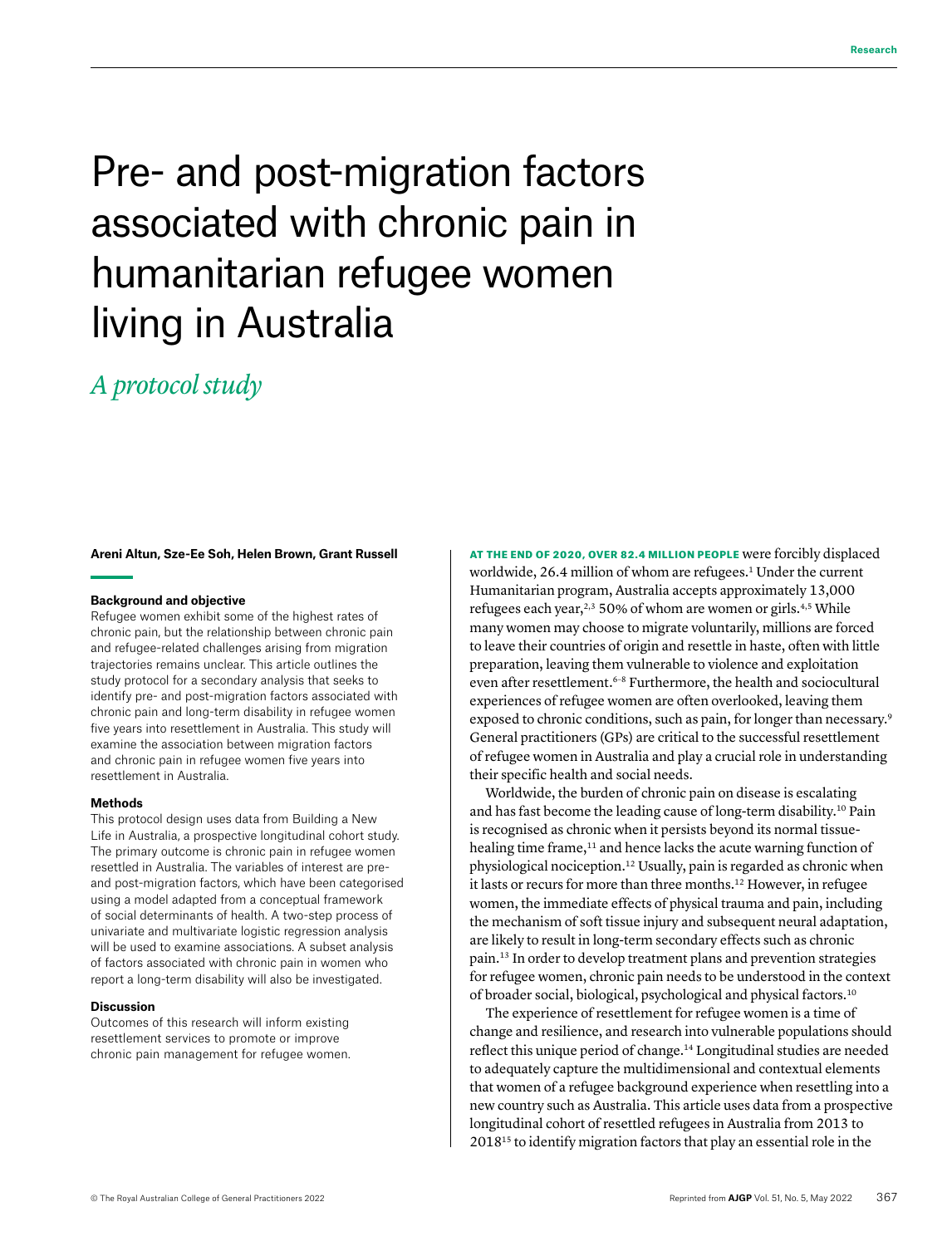long-term pain outcomes for refugee women. Using the Building a New Life in Australia (BNLA) dataset, we will determine the pre- and post-migration factors associated with chronic pain. The BNLA traces the settlement journey of participants from their early months in Australia. The dataset can be used to answer key research questions and provide appropriately informed health services to manage the varying range of challenges that evolve from the resettlement experience. It also provides host nations, such as Australia, with the means to support positive resettlement for women experiencing chronic pain. Ultimately, this may lead to better informed recommendations for service providers when managing chronic pain in women from a refugee background.

This paper outlines the study protocol for a secondary analysis that seeks to identify pre- and post-migration

factors associated with chronic pain and long-term disability in refugee women five years after resettlement in Australia.

# **Methods**

# **Study design and data sources**

This protocol outlines a study that will use data from the Australian Government's BNLA longitudinal survey of resettled refugees living in Australia.15 The BNLA is a national study, conducted by the Australian Government's Institute of Family Studies, designed to examine how people from a refugee background settle into a new life in Australia.<sup>15,16</sup> The authors will not be involved in the study design and data resources as these data have already been collected using the BNLA methods. The BNLA study methods have been published in existing documents,<sup>15,16</sup> but are briefly described below. For the current analysis, we will use data collected

from the first wave to the fifth wave of the BNLA study. First wave (baseline) data was collected until October 2013, and fifth wave data was collected from October 2017 to March 2018.

## **Availability of data**

The de-identified BNLA data was obtained from the Australian Government's Department of Social Services. All datasets used in this study are publicly available from the Australian Government's Department of Social Services [\(www.dss.gov.au/national](http://www.dss.gov.au/national-centre-for-longitudinal-data-ncld/access-to-dss-longitudinal-datasets)[centre-for-longitudinal-data-ncld/](http://www.dss.gov.au/national-centre-for-longitudinal-data-ncld/access-to-dss-longitudinal-datasets) [access-to-dss-longitudinal-datasets](http://www.dss.gov.au/national-centre-for-longitudinal-data-ncld/access-to-dss-longitudinal-datasets)).

# **Ethics approval**

Ethics clearance to access data for the BNLA was granted by the Australian Institute of Family Studies Human Research Ethics Committee

| <b>Political and SES</b>                                                                                                               | <b>Economic stability</b>                                                                                                                                                         | <b>Education</b>                                                                                                                                                                           | <b>Society and</b><br>community                                                                                                                                                              | Neighbourhood<br>and environment                                                                       |
|----------------------------------------------------------------------------------------------------------------------------------------|-----------------------------------------------------------------------------------------------------------------------------------------------------------------------------------|--------------------------------------------------------------------------------------------------------------------------------------------------------------------------------------------|----------------------------------------------------------------------------------------------------------------------------------------------------------------------------------------------|--------------------------------------------------------------------------------------------------------|
| • Pre-migration<br>traumas<br>$\cdot$ Time spent in<br>immigration<br>detention<br>• Migration pathway<br>(transit)<br>• Visa category | • Main income<br>source in Australia<br>• Currently in paid<br>work<br>• Number of financial<br>hardships<br>· Stressor: financial<br>situation (eg not<br>enough money,<br>debt) | • Pre-arrival<br>education<br>• English language<br>proficiency<br>• Undertaken study/<br>training (other than<br>English classes)<br>since settlement<br>· Stressor: language<br>barriers | $\cdot$ Age<br>$\cdot$ Sex<br>• Marital status<br>• Religion<br>• Country of origin<br>• Received any social<br>support<br>• Mental health<br>status<br>• General health<br>• Discrimination | • LOS in Australia<br>Region of<br>resettlement in<br>Australia<br>• Loneliness<br>• Housing stability |
|                                                                                                                                        |                                                                                                                                                                                   | <b>Chronic pain status</b>                                                                                                                                                                 |                                                                                                                                                                                              |                                                                                                        |

Figure 1. Chronic pain framework developed for analysis - conceptual framework for the social determinants of health in resettled refugee populations

*LOS, length of stay; SES, socioeconomic status*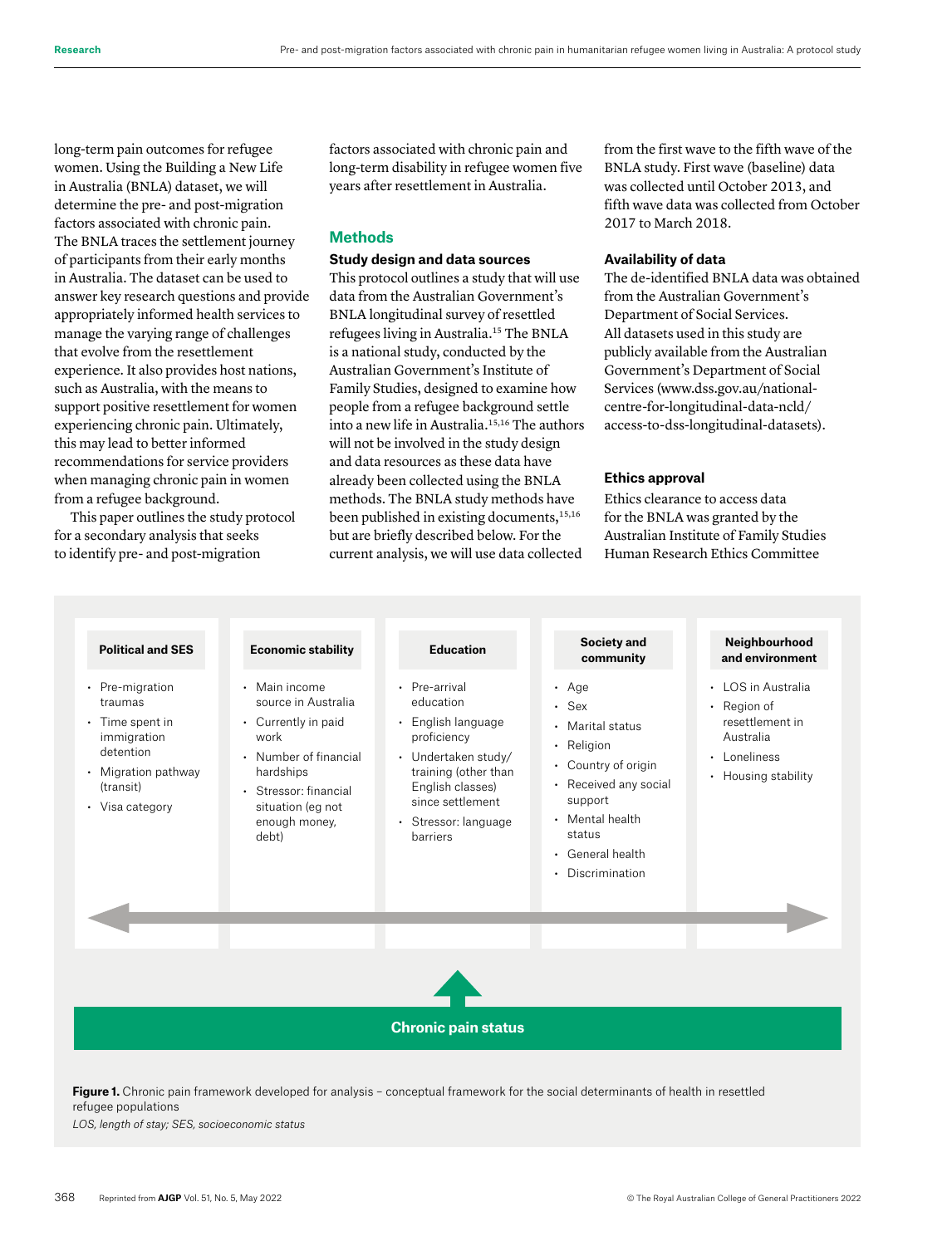#### **Table 1. Pre-and post-migration predictor variables**

| Main income source in Australia<br>Currently in paid work<br>• Number of financial hardships<br><b>Financial stressors</b><br>English language proficiency<br>Undertaken study/training since<br>settlement<br>Language barrier<br>Social support<br>Mental health status<br>• General health<br>• Length of stay in Australia<br>Region of resettlement in Australia<br>Loneliness<br>$\cdot$ Housing stability |
|------------------------------------------------------------------------------------------------------------------------------------------------------------------------------------------------------------------------------------------------------------------------------------------------------------------------------------------------------------------------------------------------------------------|
| Discrimination                                                                                                                                                                                                                                                                                                                                                                                                   |

(number: LSHM 13/03). All necessary administrative authority to use the BNLA dataset has been obtained by the study authors. De-identified BNLA data is accessible by authorised researchers who have obtained consent from the Australian Department of Social Services. This permission has been obtained by AA and SES. The study team has received ethics exemption from the Monash University Human Research Ethics Committee (MUHREC) to use the data.

#### **Participants**

The study will use data derived from participants already collected using the BNLA methods. To be eligible, individuals needed to have been granted a permanent humanitarian visa by the Australian Government in the three to six months preceding the baseline survey.15 Only principal female respondents aged ≥18 years from the initial BNLA study cohort will be included in our analyses. The female respondents are from 15 different countries and at baseline the ages of respondents ranged from 18 to 75 years.15

# **Sampling**

Participants for the BNLA study were drawn from the Australian Department of Immigration and Border Protection settlement database from 11 locations around Australia. Migrating units were the primary sampling units for the BNLA study,15,16 and consisted of principal applicants and secondary applicants. Principal applicants were the lead participant for our secondary analysis, and were the initial individuals contacted for participation.

# **Recruitment**

The first wave of the BNLA study invited participants to partake in the study through invitations sent in either English or the principal applicant's native language. Bilingual community engagement officers were also involved in the recruitment process. Bilingual officers helped researchers recruit during the first wave by liaising with community leaders to locate potential participants and provide a bilingual perspective to optimise recruitment of study participants. If the principle applicant agreed to participate, secondary applicants within consenting migrating units were also invited to participate. Invitations to participate in the follow-up waves were extended to participants in the previous wave through mail or telephone.16

#### **Data collection**

The study will use data collected via the BNLA survey, which covers a range of key domains relevant to refugee resettlement (eg demographic, housing, pre-migration experiences or health).15 The BNLA survey was administered by a bilingual interviewer or interpreter. To accommodate the diverse cultural and linguistic backgrounds of participants, the survey was offered in English and 18 other languages (Amharic, Arabic, Burmese/ Mynmar, Chin/Haka, Dari, Hazaragi, Karen, Nepali, Oromo, Pashto, Persian, Somali, Swahili, Tamil, Tigrinya and three other confidentialised languages).15,16 The first, third and fifth waves of the BNLA surveys were conducted through face-toface visits. Waves two and four used computer-assisted telephone interviews.15

#### **Variable selection**

Variable selection for this study is informed by a conceptual framework guided by Cross-Denny and Robinson's social determinants of health.<sup>17,18</sup> This framework can assist in developing effective interventions to ensure all variables associated in the development and management of chronic pain are identified, evaluated and addressed. Furthermore, a review of the literature has helped inform the selection of 25 candidate variables from the BNLA dataset to include in our analysis. Our adapted model involves five key determinants with their relevant variables (Figure  $1$ ),<sup>18</sup> and have been further categorised into pre- and post-migration predictor variables (Table 1) that have been extracted from the BNLA survey data for analysis. Links to the BNLA survey questionnaire and user guide are available online ([https://dataverse.ada.edu.](https://dataverse.ada.edu.au/dataverse/bnla;jsessionid=8c6f84f767ab582b990802dee45c?q=&types=files&sort=dateSort&order=desc&page=1) [au/dataverse/bnla;jsessionid=8c6f84f76](https://dataverse.ada.edu.au/dataverse/bnla;jsessionid=8c6f84f767ab582b990802dee45c?q=&types=files&sort=dateSort&order=desc&page=1)  [7ab582b990802dee45c?q=&types=files](https://dataverse.ada.edu.au/dataverse/bnla;jsessionid=8c6f84f767ab582b990802dee45c?q=&types=files&sort=dateSort&order=desc&page=1)  [&sort=dateSort&order=desc&page=1](https://dataverse.ada.edu.au/dataverse/bnla;jsessionid=8c6f84f767ab582b990802dee45c?q=&types=files&sort=dateSort&order=desc&page=1)).

# **Outcome variables** Chronic pain

The primary outcome for this study will be chronic pain status. To assess chronic pain in the current study, the question 'How much bodily pain have you had during the **past 4 weeks**?' will be examined longitudinally between waves one, three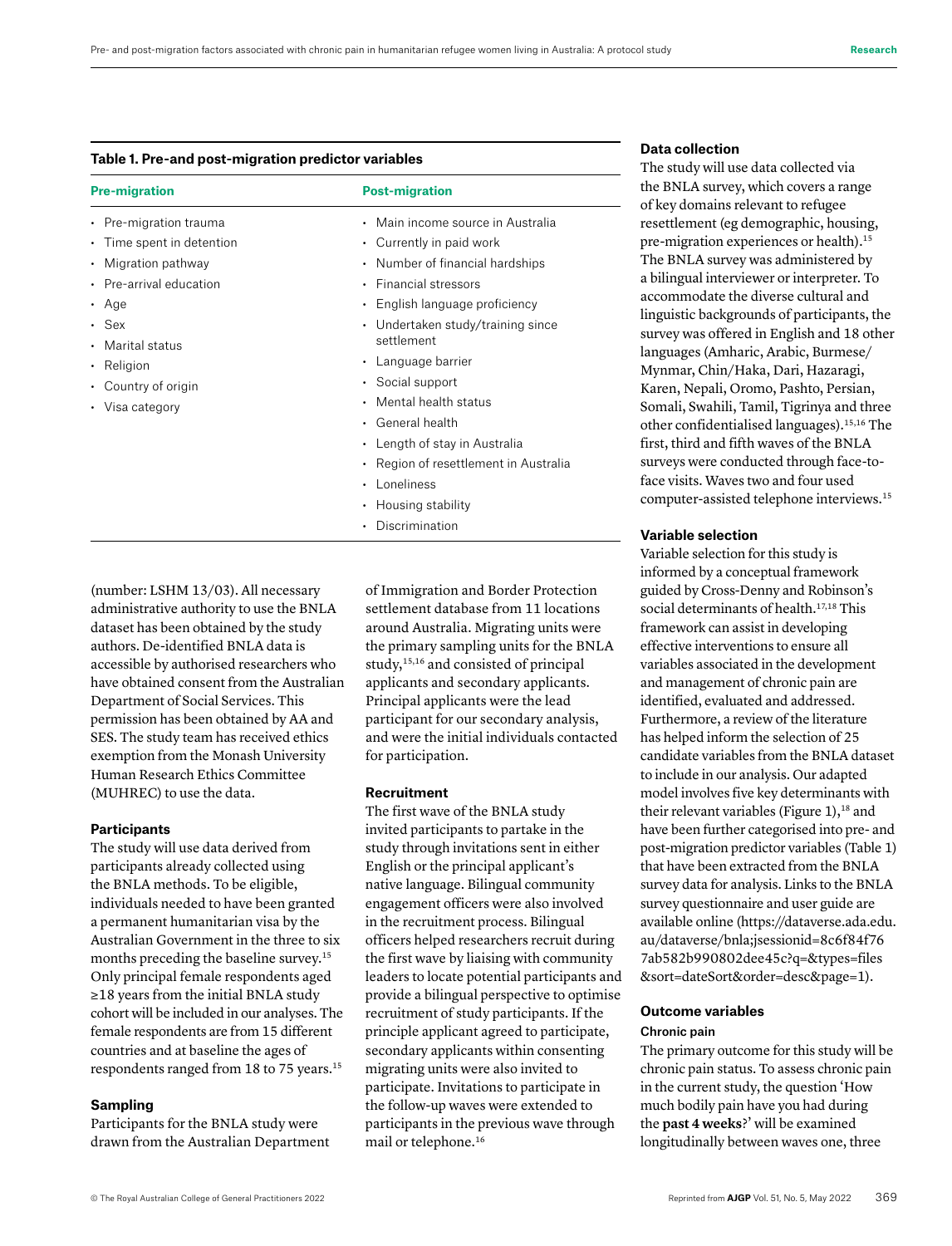and five. Participants responded to this question using a six-point rating scale ranging from none (1) to very mild (2), mild (3), moderate (4), severe (5) and very severe pain (6). For this study, we will consider participants who responded with no pain, very mild pain or mild pain as not having pain, with those who responded with moderate, severe of very severe pain as having pain.19 Only participants who report having severe pain across two consecutive waves (ie wave one and three, or wave three and five) will be considered to have chronic pain.

#### Long-term disability

To determine whether women had a long-term disability in the study, the question 'Do you have a disability, injury or health condition that has lasted or is likely to last 12 months or more? 'will be analysed longitudinally between waves one, three and five. Participants are given a single response of 'yes' or 'no' to this question. Participants who respond 'yes' to this question at wave one, three or five will be considered to have a long-term disability.

#### **Data analysis**

Data will be analysed using Stata/IC 15.1 software.20 Descriptive statistics will be used to describe the overall characteristics of the sample population, such as sociodemographics, migration experience, and health outcomes. Logistic regression models will be used to examine the association between the various migratory factors and chronic pain. Robust variance estimators will be used to account for potential clustering.21

A two-step modelling process will be used to determine the pre-and post-migration factors associated with chronic pain. First, univariate regressions will be used to examine associations between predictor variables and chronic pain with variables retained at *P* <0.1.22 Collinearity will be explored using the variance inflation factor (VIF) and when collinearity is identified (VIF >2.5), the variable with the higher  $R^2$  on univariate analysis will be retained for entry into the multivariate model. Second, multivariate logistic regression analysis will examine

associations between candidate variables and chronic pain. A final model will be computed using all significant pre- and post-migration factors. Interactions between candidate variables will also be considered to identify any interaction effects. Last, we will determine the proportion of women who report both chronic pain and long-term disability. This will be used to inform our subgroup study, which will involve a logistic regression analysis to determine the pre- and post-migration factors associated with chronic pain in women who also report having a long-term disability.

# **Discussion**

Our secondary analysis of the BNLA dataset seeks to examine the association between pre- and post-migration experiences and chronic pain in resettled humanitarian refugee women residing in Australia. This inquiry will aim to identify meaningful determinants among refugee women during the initial and later stages of their resettlement and whether these migrations factors impact on chronic pain.

With migration increasingly viewed through the image of terrorism, potential difficulties are likely to arise from personal, religious and cultural affiliations that can influence refugee women's resettlement experiences and wellbeing. Migration-related factors experienced prior to or while seeking refuge, such as trauma exposure, migrating alone or detainment, can have long-term clinical implications for both physical and mental health.23 Additionally, factors after arrival into Australia, such as ability to access comprehensive healthcare, can determine the trajectory of wellbeing and cause many initial symptoms to persist longer than necessary. Evidence as to whether pre- and post-migration factors such as trauma, economic stress, sense of purpose or community support impact the experience of chronic pain is lacking in the literature.

Exploring the above factors over time will provide new and rich insights into the health of resettling refugee women and guide the understanding of adversities refugee women face, as well as how health outcomes change from the point of arrival to years

of residency in Australia. This knowledge has the potential to build an evidence base for frameworks aimed at improving refugee resettlement programs and shape better practice protocols for chronic pain management in general practice.

## **Authors**

Areni Altun BHsc, BAppSc (Osteo), BSc (Hons), Department of General Practice, School of Public Health and Preventative Medicine, Monash University, Melbourne, Vic

Sze-Ee Soh PhD, BSc (Physiotherapy), Senior Lecturer and Researcher, Department of Physiotherapy, School of Primary Health Care, Monash University, Melbourne, Vic

Helen Brown PhD, BEd, BAppSci (Health Prom) (Hons), GradDip (Sport Science), Senior Lecturer and Researcher, Institute for Physical Activity and Nutrition, Deakin University, Burwood, Vic Grant Russell MBBS, MFM, PhD, FRACGP, Professor of General Practice Research, School of Public Health and Preventative Medicine, Southern Academic Primary Care Research Unit, Monash University, Melbourne, Vic

Competing interests: GR is the Chair of the *Australian Journal of General Practice* Editorial Advisory Committee.

Funding: Core funding for the Building a New Life in Australia (BNLA) project was provided by the Department of Social Services from April 2014; from 2012 to March 2014, funding was provided by the Department of Immigration and Citizenship. Provenance and peer review: Not commissioned, externally peer reviewed.

Correspondence to: areni.altun@monash.edu

#### **References**

- 1. UNHCR. Global trends: Forced displacement in 2020. Geneva, CH: UNHCR, 2021. Available at www.unhcr.org/flagship-reports/globaltrends [Accessed 5 September 2021].
- 2. UNHCR. What is a refugee? Geneva, CH: UNHCR, 2020. Available at www.unhcr.org/en-au/what-isa-refugee.html [Accessed 5 May 2020].
- 3. Karlsen E. Refugee resettlement to Australia: What are the facts? Canberra, ACT: Parliament of Australia, 2016. Available at [www.aph.gov.au/](http://www.aph.gov.au/about_parliament/parliamentary_departments/parliamentary_library/pubs/rp/rp1617/refugeeresettlement%20%5b9) [about\\_parliament/parliamentary\\_departments/](http://www.aph.gov.au/about_parliament/parliamentary_departments/parliamentary_library/pubs/rp/rp1617/refugeeresettlement%20%5b9) [parliamentary\\_library/pubs/rp/rp1617/](http://www.aph.gov.au/about_parliament/parliamentary_departments/parliamentary_library/pubs/rp/rp1617/refugeeresettlement%20%5b9) [refugeeresettlement \[](http://www.aph.gov.au/about_parliament/parliamentary_departments/parliamentary_library/pubs/rp/rp1617/refugeeresettlement%20%5b9)Accessed 9 March 2022].
- 4. UNHCR. Women. Geneva, CH: UNHCR, [date unknown]. Available at www.unhcr.org/en-au/ women.html [Accessed 10 May 2020].
- 5. Teodorescu, DS, Heir, T, Siqveland J, Hauff E, Wentzel-Laren, T, Lien L. Chronic pain in multi-traumatized outpatients with a refugee background resettled in Norway: A cross-sectional study. BMC Psychol 2015;3(1):7. doi: 10.1186/ s40359-015-0064-5.
- 6. Fozdar F, Hartley L. Refugee resettlement in Australia: What we know and need to know. Refugee Survey Quarterly 2013;32(3):23–51.
- 7. Lindencrona F, Ekblad S, Hauff E. Mental health of recently resettled refugees from the Middle East in Sweden: The impact of pre-resettlement trauma, resettlement stress and capacity to handle stress. Soc Psychiatry Epidemiol 2008;43(2):121–31. doi: 10.1007/s00127-007-0280-2.